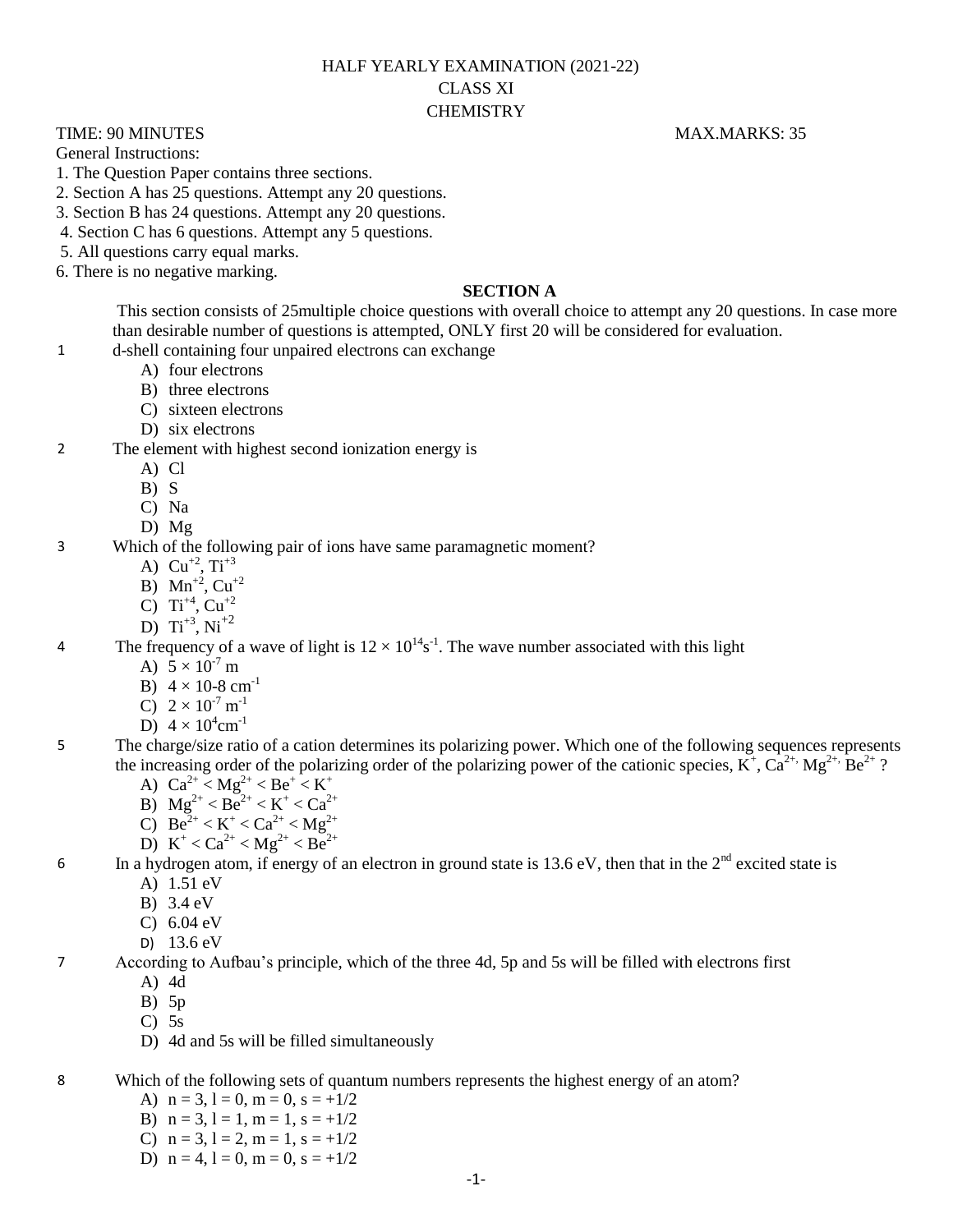- 9 The ions  $O^{2-}$ , F, Na<sup>+</sup>, Mg<sup>2+</sup> and Al<sup>3+</sup> are isoelectronic. Their ionic radii show
	- A) a significant increase from  $O^{2-}$  to  $Al^{3+}$
	- B) a significant decrease from  $O^{2-}$  to  $Al^{3+}$
	- C) an increase from  $O^{2-}$  to F and then decrease from Na<sup>+</sup> to Al<sup>3+</sup>
	- D) a decrease from  $O^{2-}$  to F and then increase from Na<sup>+</sup> to Al<sup>3+.</sup>
- 10 Which has maximum molecules?
	- A)  $7 g N_2$
	- B)  $2 g H_2$
	- C)  $16 g NO<sub>2</sub>$
	- D) 16 g $O_2$
- 11 The number of moles of hydrogen molecules required to produce 20 moles of ammonia through Haber's process is
	-
- 
- A) 40 B) 10 C) 20 D) 30
- 12 A compound contains atoms A, B and C; the oxidation number of A is  $+2$ , that of B is  $+5$  and that of C is  $-2$ . A possible formula of the compound is
	- $A)$   $ABC$
	- B)  $A_2(BC_3)_2$
	- C)  $A_3(BC_4)_2$
	- D)  $A_3(B_4C)_2$
- 13 Which of the following is electron-deficient?
	- A)  $(BH_3)_2$
	- $B) PH<sub>3</sub>$
	- $C)$   $CH<sub>3</sub>$ <sub>2</sub>
	- D)  $(SiH_3)$
- 14 Two electrons occupying the same orbital are distinguished by
	- A) azimuthal quantum number
	- B) spin quantum number
	- C) principal quantum number
	- D) magnetic quantum number

## 15 The correct order regarding the electronegativity of hybrid orbitals of carbon is

- A)  $sp < sp2 < sp3$
- B)  $sp > sp2 < sp3$
- C)  $sp > sp2 > sp3$

D) 
$$
sp < sp2 > sp3
$$

- 16 The number of hydrogen bonded water molecule(s) associated with  $CuSO<sub>4</sub>$ .  $5H<sub>2</sub>O$  is
	- A) 3 B) 1 C) 2 D) 5
- 17 With which of the following electronic configuration an atom has the lowest ionisation enthalpy?
	- A) 1s2 2s2 2p3
	- B) 1s2 2s2 2p5 3s1
	- C) 1s2 2s2 2p6
	- D) 1s2 2s2 2p5
- 18 Match the oxide given in column I with its property given in column II.

| Column I                 | Column II     |
|--------------------------|---------------|
| Na <sub>2</sub> O<br>(i) | p. Neutral    |
| Al2O3<br>(ii)            | q. Basic      |
| (iii)N2O                 | r. Acidic     |
| $(iv)$ Cl2O7             | s. Amphoteric |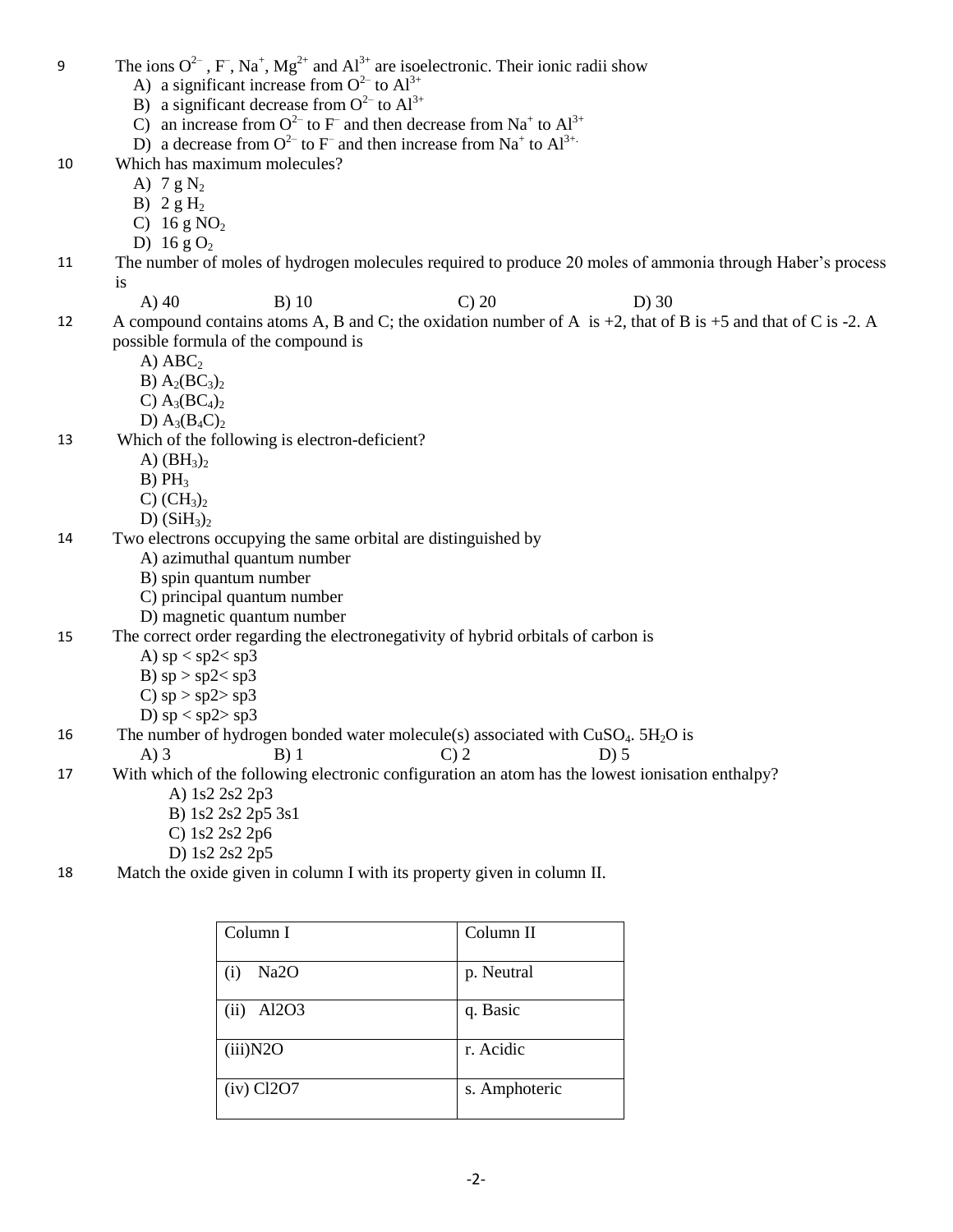Which of the following options has all correct pairs? A) (i)-q, (ii)-p, (iii)-s, (iv)-r B) (i)-r, (ii)-q, (iii)-p, (iv)-s C) (i)-p, (ii)-s, (iii)-q, (iv)-r D) (i)-q, (ii)-s, (iii)-p, (iv)-r 19 The IUPAC name of  $(CH3)2CH - CH2 - CH2Br$  is A) 1-bromo-3-methylbutane B) 2-methyl-3-bromopropane C) 1-bromopentane D) 2-methyl-4-bromobutane 20 What is the hybridisation state of benzyl carbonium ion? A) sp2 B) spd2 C) sp2d D) sp3 21 How many chain isomers could be obtained from the alkane  $C_6H_{14}$ ? A) Four B) Five C) Six D) Seven 22 IUPAC name of the following is  $CH<sub>2</sub>= CH - CH<sub>2</sub> - CH<sub>2</sub> - C = CH$ A) 1,5-hexenyne B) 1-hexene-5-yne C) 1-hexyne-5-ene D) 1,5-hexynene. 23 . What is the change in oxidation number of carbon in the following reaction?  $CH<sub>4</sub>(g) + 4Cl<sub>2</sub>(g) \rightarrow CCl<sub>4</sub>(l) + 4HCl(g)$  $A) + 4$  to  $+ 4$ B) 0 to  $+4$  $C$ ) – 4 to + 4 D) 0 to  $-4$ 24 An organic compound contains carbon, hydrogen and oxygen. Its elemental analysis gave C- 38.71% and H-9.67%. The empirical formula of the compound would be A) CHO  $B)$  CH<sub>4</sub>O  $C) CH<sub>3</sub>O$  $D) CH<sub>2</sub>O$ 25 The percentage of Na is  $Na<sub>2</sub>SO<sub>4</sub>$  in A) 32.3% B) 30% C) 40% D) 50% **SECTION B** This section consists of 24multiple choice questions with overall choice to attempt any 20 questions. In case more than desirable number of questions are attempted, ONLY first 20 will be considered for evaluation 26 Which of the following structures will have a bond angle of  $120^{\circ}$  around the central atom? A) Linear B) Tetrahedral C) Triangular D) Square planar 27 In which of the following substances, the intermolecular forces are hydrogen bonds?

- A) Hydrogen Chloride
- B) Hydrogen Sulphide
- C) Dry Ice
- D) Ice

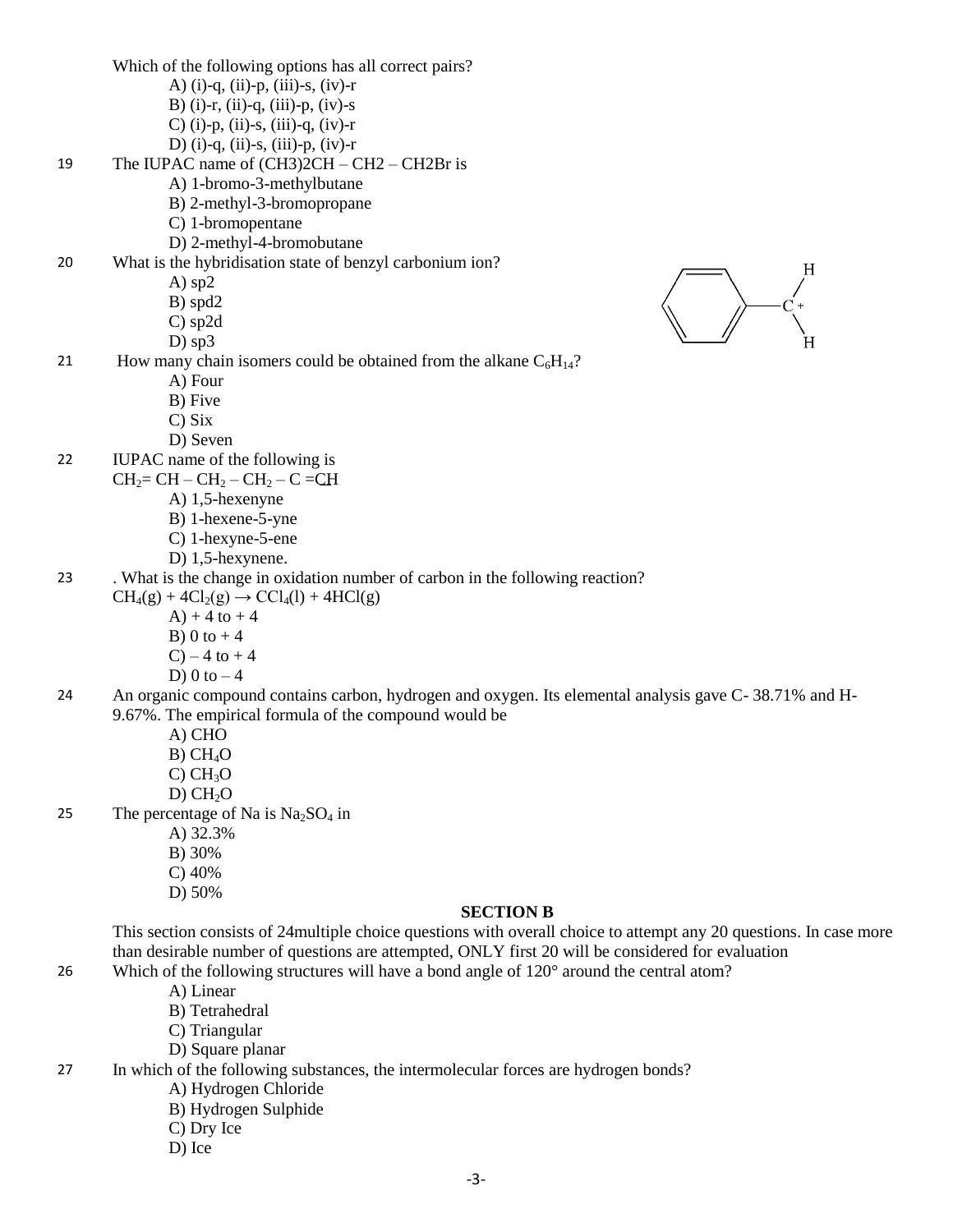| 28 | Which one of the following pairs of species have the same bond order?                                          |
|----|----------------------------------------------------------------------------------------------------------------|
|    | A) $CN^-$ and $NO^+$                                                                                           |
|    | $B) CN-$ and $CN+$                                                                                             |
|    | C) $O2^-$ and $CN^-$                                                                                           |
|    | D) $NO^+$ and $CN^+$                                                                                           |
| 29 | Which of the following is a redox reaction?                                                                    |
|    | A) $NaCl + KNO3 \rightarrow NaNO3 + KCl$                                                                       |
|    | B) $Mg(OH)2 + 2NH4Cl \rightarrow MgCl2 + 2NH4OH$                                                               |
|    | C) $CaC_2O_4 + 2HCl \rightarrow CaCl_2 + H_2C_2O_4$                                                            |
|    | D) $2Zn + 2AgCN \rightarrow 2Ag + Zn(CN)2$                                                                     |
| 30 | CrO5 has structure as shown, The oxidation number of chromium in the compound is?                              |
|    | $A) + 10$                                                                                                      |
|    | $B) + 6$                                                                                                       |
|    | $C) +4$                                                                                                        |
|    | $D$ ) +5                                                                                                       |
| 31 | The oxidation process involves                                                                                 |
|    | A) Increase in oxidation number                                                                                |
|    | B) Decrease in oxidation number                                                                                |
|    | C) No change in oxidation number                                                                               |
|    | D) none of the above                                                                                           |
| 32 | Right order of dissociation energy of $N_2$ and $N_2^+$ is                                                     |
|    | A) $N_2 > N_2^+$                                                                                               |
|    | <b>B</b> ) $N_2 = N_2^+$                                                                                       |
|    | C) $N_2^{\rightarrow} N_2$                                                                                     |
|    | D) none.                                                                                                       |
| 33 | The maximum density of water at $4^{\circ}C$ is:                                                               |
|    | A) $1.0 g/cm3$                                                                                                 |
|    | B) 0.998 g / cm3                                                                                               |
|    | C) $0.918$ g / cm3                                                                                             |
|    | D) $1.2 g/dm3$                                                                                                 |
| 34 | 20g of an ideal gas contains only S and O occupies 5.6L at 1atm and 273 K. What is the molecular weight of the |
|    | gas?                                                                                                           |
|    | A) $64$                                                                                                        |
|    | B) 90                                                                                                          |
|    | $C$ ) 80                                                                                                       |
|    | D) None of these                                                                                               |
| 35 | . Rearrange the following $(I \text{ to } V)$ in increasing order of masses                                    |
|    | (I) 0.5 mole of $O_3$                                                                                          |
|    | (II) 0.5 gram atom of oxygen                                                                                   |
|    | (III) $3.011 \times 10^{23}$ molecules of oxygen                                                               |
|    | (IV) $5.6$ L of $CO2$ at STP                                                                                   |
|    | A) II< IV< III < I                                                                                             |
|    | B) II< $I < IV < III$                                                                                          |
|    | C) IV < II < III < I                                                                                           |
|    | D) $I < II < III < IV$                                                                                         |
|    |                                                                                                                |

36 Which one of the following is the correct graph between energy and wavelength for a given photon?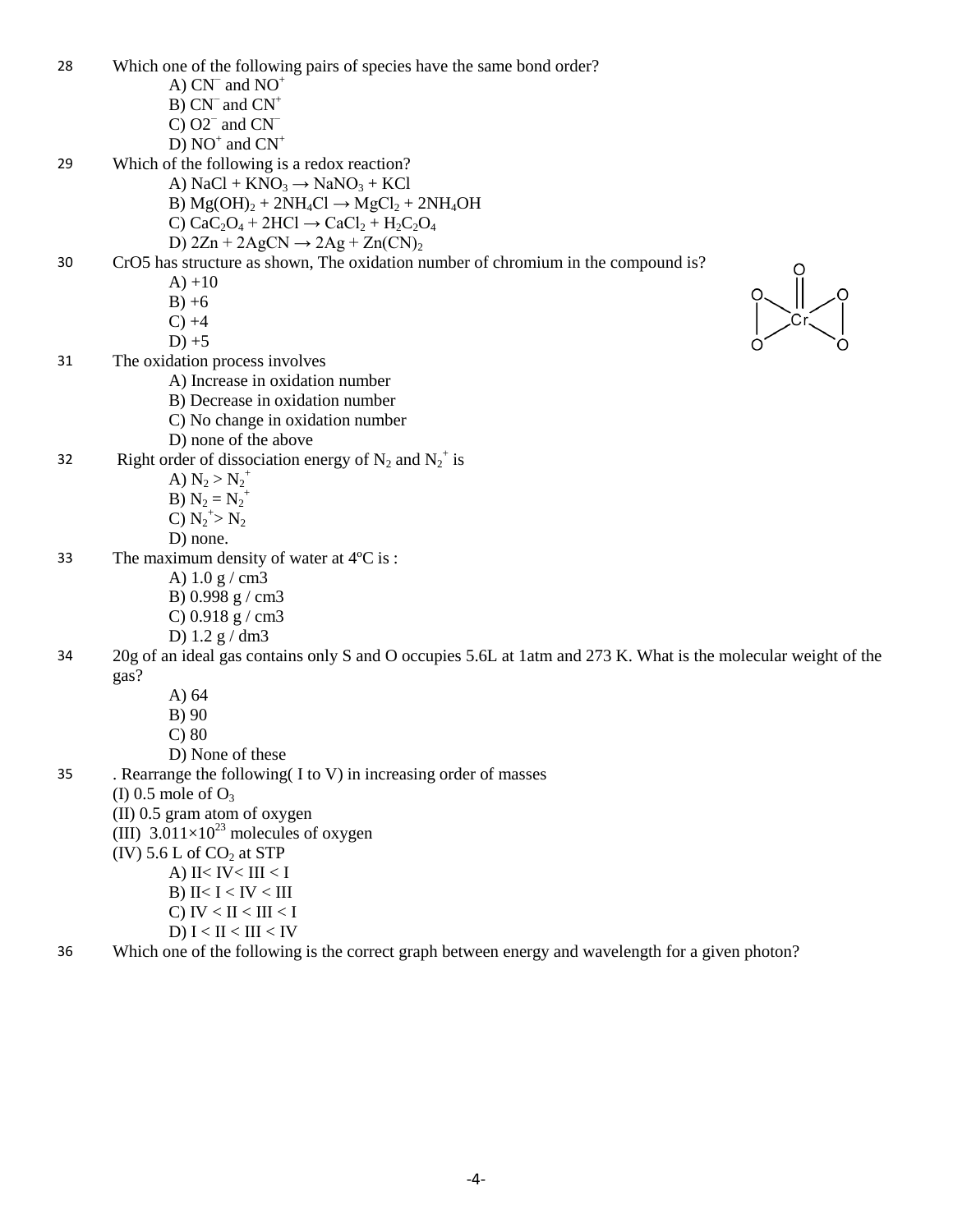

- 37 Photoelectric emission starts at the surface only when the light incident on the surface has certain minimum A) Wavelength
	- B) Intensity
	- C) Frequency
	- D) Velocity
- 38 In set of degenerate orbitals the electrons distribute themselves to retain similar spin as far as possible. This statement is attribute to
	- A) Aufbau Principle
	- B) Hund's Rule
	- C) Pauli Exculsion Principle
	- D) Slate's rule
- 39 The correct IUPAC name for the compound is
	- A) 4-ethyl-3-propylhex-1-ene
	- B) 3-ethyl-4-ethenylheptane
	- C) 3-ethyl-4-propylhex-5-ene
	- D) 3-(1-ethylpropyl)hex-1-ene.



- 40 Which one of the following pairs represents stereoisomerism?
	- A) Structural isomerism and geometrical isomerism
	- B) Optical isomerism and geometrical isomerism
	- C) Chain isomerism and rotational isomerism
	- D) Linkage isomerism and geometrical isomerism
- 41 The number of sigma ( $\sigma$ ) and pi ( $\pi$ ) bonds in pent-2-en-4-yne is
	- A) 13  $\sigma$  bonds and no  $\pi$  bond
	- B) 10  $\sigma$  bonds and 3  $\pi$  bonds
	- C)  $8 \sigma$  bonds and  $5 \pi$  bonds
	- D) 11  $\sigma$  bonds and 2  $\pi$  bonds.

## 42 In the periodic table, with the increase in atomic number, the metallic character of an element

A) decreases in a period and increases in a group

- B) increases in a period and decreases in a group
- C) increases both in a period and the group
- D) decreases in a period and the group.
- 43 Match the following

|                | Column I                      | Column II                          |
|----------------|-------------------------------|------------------------------------|
| а.             | Synthesis gas                 | p. reducing agent                  |
| b.             | Calgon                        | q. Mixture of CO and H2            |
| $\mathbf{c}$ . | Heavy water                   | r. Softening of water              |
| d.             | Dhydrogen                     | s. Prolonged electrolysis of water |
|                | $a-s$ , $b-r$ , $c-p$ , $d-q$ |                                    |

- B) a-q, b-r, c-s, d-p
- C) a-q, b-r, c-p, d-s
- 
- D) a-p, b-q, c-r, d-s
- 44 **Assertion :** BF<sub>3</sub> molecule has zero dipole moment.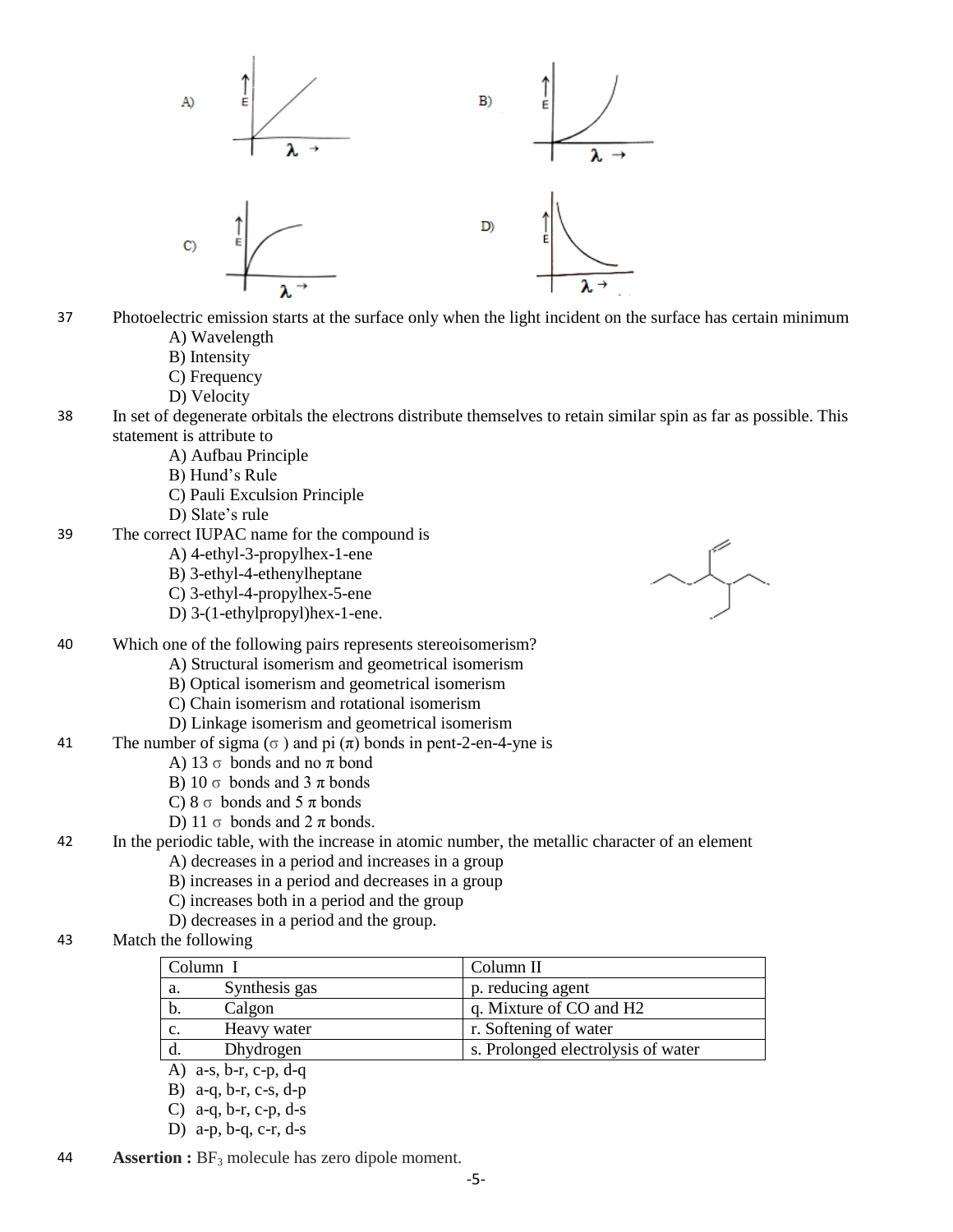**Reason :** F is electronegative and B–F bonds are polar in nature.

- (A) Both assertion and reason are correct statements, and reason is the correct explanation of the assertion.
- (B) Both assertion and reason are correct statements, but reason is not the correct explanation of the assertion.
- (C) Assertion is correct, but reason is wrong statement.
- (D) Assertion is wrong, but reason is correct statement.
- 45 **Assertion :** Atomic number of the element ununbium is 112.

**Reason :** Name for digits 1 and 2 is un- and bi-respectively in latin words.

(A) Both assertion and reason are correct statements, and reason is the correct explanation of the assertion.

- (B) Both assertion and reason are correct statements, but reason is not the correct explanation of the assertion.
- (C) Assertion is correct, but reason is wrong statement.
- (D) Assertion is wrong, but reason is correct statement.
- 46 **Assertion**: Significant figures for 0.200 is 3 whereas for 200 it is 1.

**Reason** : Zero at the end or right of a number are significant provided they are not on the right side of the decimal point.

- (A) Both assertion and reason are correct statements, and reason is the correct explanation of the assertion.
- (B) Both assertion and reason are correct statements, but reason is not the correct explanation of the assertion.
- (C) Assertion is correct, but reason is wrong statement.
- (D) Assertion is wrong, but reason is correct statement.
- 47 **Assertion**: 1-Pentene and 2-Pentene are functional isomers

**Reason**: Functional isomers have same molecular formula.

- (A) Both assertion and reason are correct statements, and reason is the correct explanation of the assertion.
- (B) Both assertion and reason are correct statements, but reason is not the correct explanation of the assertion.
- (C) Assertion is correct, but reason is wrong statement.
- (D) Assertion is wrong, but reason is correct statement.
- 48 **Assertion**: CaCl2 will have greater covalent character than AlCl3.

**Reason:** The greater the charge on the cation, the greater is the. covalent character of the ionic bond.

- (A) Both assertion and reason are correct statements, and reason is the correct explanation of the assertion.
- (B) Both assertion and reason are correct statements, but reason is not the correct explanation of the assertion.
- (C) Assertion is correct, but reason is wrong statement.
- (D) Assertion is wrong, but reason is correct statement.
- 49 **Assertion**: It is impossible to determine the exact position and exact. momentum of an electron simultaneously. **Reason**: The path of an electron in an atom is clearly defined.
	- (A) Both assertion and reason are correct statements, and reason is the correct explanation of the assertion.
	- (B) Both assertion and reason are correct statements, but reason is not the correct explanation of the assertion.
	- (C) Assertion is correct, but reason is wrong statement.
	- (D) Assertion is wrong, but reason is correct statement.

### **SECTION C**

This section consists of 6multiple choice questions with an overall choice to attempt any5. In case more than desirable number of questions are attempted, ONLY first 5 will be considered for evaluation

- 50 The electron present in  $5<sup>th</sup>$  orbit in exited hydrogen atom returned back to ground state. The number of lines appears in Lyman series of Hydrogen spectra are
	- A) 2
	- B) 1
	- $C<sub>0</sub>$  3
	- $D$ ) 4